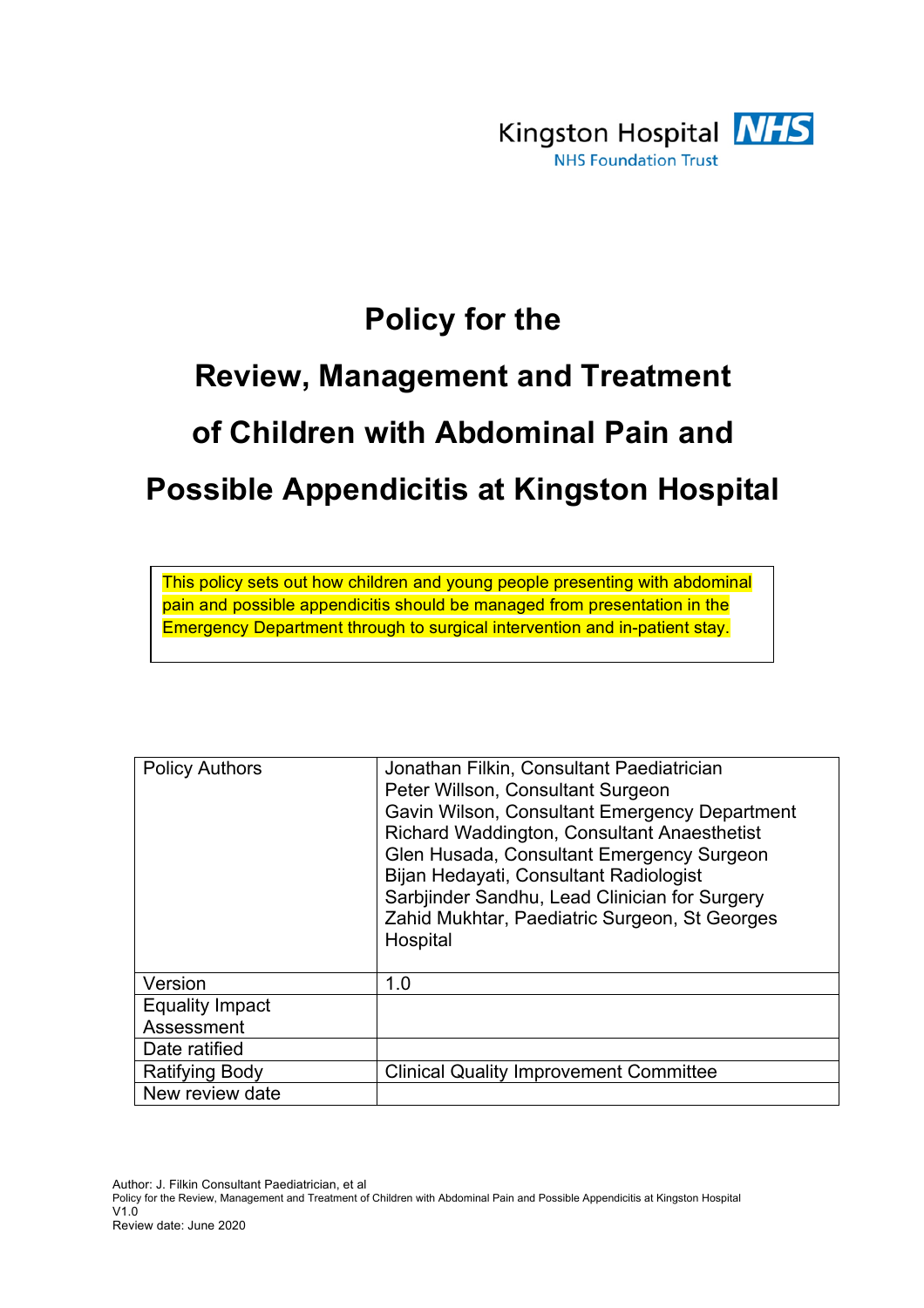### **Table of Contents**

| 1. INTRODUCTION                                                                                                        | $\overline{\mathbf{3}}$ |  |
|------------------------------------------------------------------------------------------------------------------------|-------------------------|--|
| <u>2. POLICY OBJECTIVE</u>                                                                                             | $\overline{\mathbf{3}}$ |  |
| <u>3. TRUST EQUALITY STATEMENT EXAMPLE AND THE STATE STATE STATE STATE STATE STATE STATE STATE STATE STATE STATE S</u> | $\overline{\mathbf{3}}$ |  |
|                                                                                                                        | $\overline{\mathbf{3}}$ |  |
| 5. ROLES AND RESPONSIBILITIES                                                                                          | $\overline{\mathbf{3}}$ |  |
| 6. MANAGEMENT IN THE EMERGENCY DEPARTMENT                                                                              | $\overline{\mathbf{4}}$ |  |
| 7. ANTIBIOTIC POLICY                                                                                                   | $6\phantom{1}6$         |  |
| 8. WARD MANAGEMENT                                                                                                     | $6\phantom{1}6$         |  |
| 9. THE USE OF DIAGNOSTICS                                                                                              | $\overline{\mathbf{z}}$ |  |
|                                                                                                                        | $\overline{\mathbf{z}}$ |  |
| 11. ANAESTHETICS                                                                                                       | 8                       |  |
| 12. IMPLEMENTATION AND ACCOUNTS AND ALL AND ACCOUNTS AND ALL AND ACCOUNTS AND ALL AND ACCOUNTS AND ACCOUNTS AND A      | 9                       |  |
| <b>APPENDIX 1. THE ALVARADO SCORE</b>                                                                                  | 11                      |  |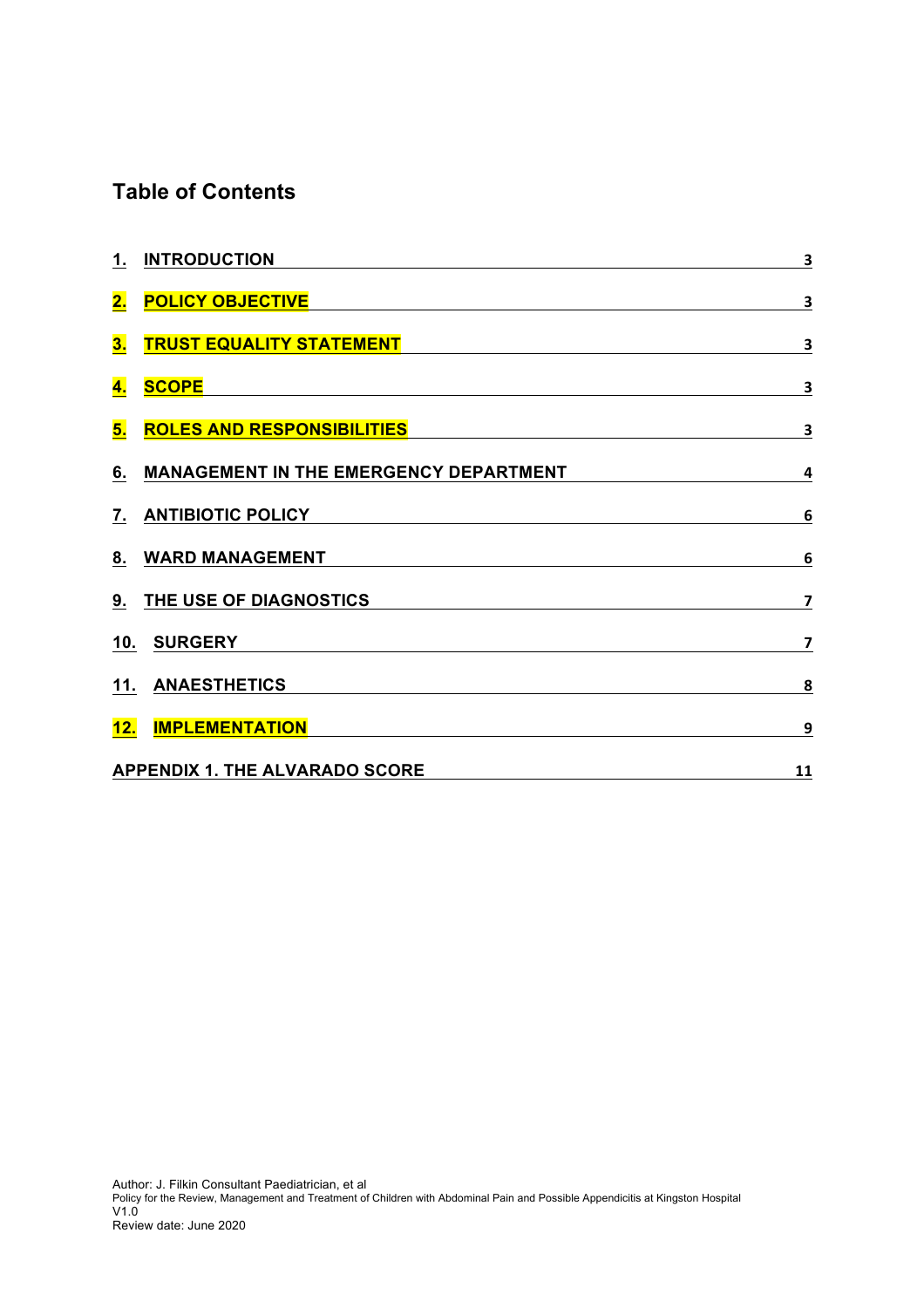#### **1. Introduction**

Appendicitis is one of the most common surgical emergencies in the U.K., and commonest in young adults.

There is a limited differential diagnosis in male children and pre-menarche female children who present with acute lower abdominal pain.

Presentation in children may not be classical and diagnosis requires additional clinical skills to elicit signs. Children may also progress rapidly to perforation therefore the **default clinical position in this age group should be that patients with acute lower abdominal pain have acute appendicitis until proven otherwise** by a short period of observation or at surgery.

The default position should be that all children with appendicitis should have an appendicectomy and where there is doubt, appendicectomy should be undertaken rather than observation for longer than 24 hours.

A delayed diagnosis of appendicitis will result in a septicaemic child with multi-organ failure often requiring transfer to a paediatric centre and HDU or PICU management.

This document defines children as patients less than 11 years of age, and young people as those 12-18 years of age.

#### **2. Policy Objective**

The purpose of this policy is to provide direction on how children and young people, presenting with abdominal pain and possible appendicitis, should be managed from presentation in the Emergency Department through to surgical intervention and in-patient stay.

#### **3. Trust Equality Statement**

This policy forms part of Kingston Hospital Trust's commitment to create a positive culture of respect for all individuals including staff, patients, their families and carers as well as community partners. The intention is to identify, remove or minimise discriminatory practice in the areas of race, disability, gender, sexual orientation, age and religion, belief, faith and spirituality, as well as to promote positive practice and value the diversity of all individuals and communities.

#### **4. Scope**

This policy applies to the care and treatment of children aged under the age of 19 years presenting with abdominal pain and possible appendicitis. It should be adhered to by all staff caring for and treating such children and young people.

#### **5. Roles and Responsibilities**

5.1 Lead Emergency Department (ED) Consultant for Paediatrics The Lead Consultant for Paediatrics in the Emergency Department will ensure implementation of this policy within their area of responsibility. S/he will ensure that the

Author: J. Filkin Consultant Paediatrician, et al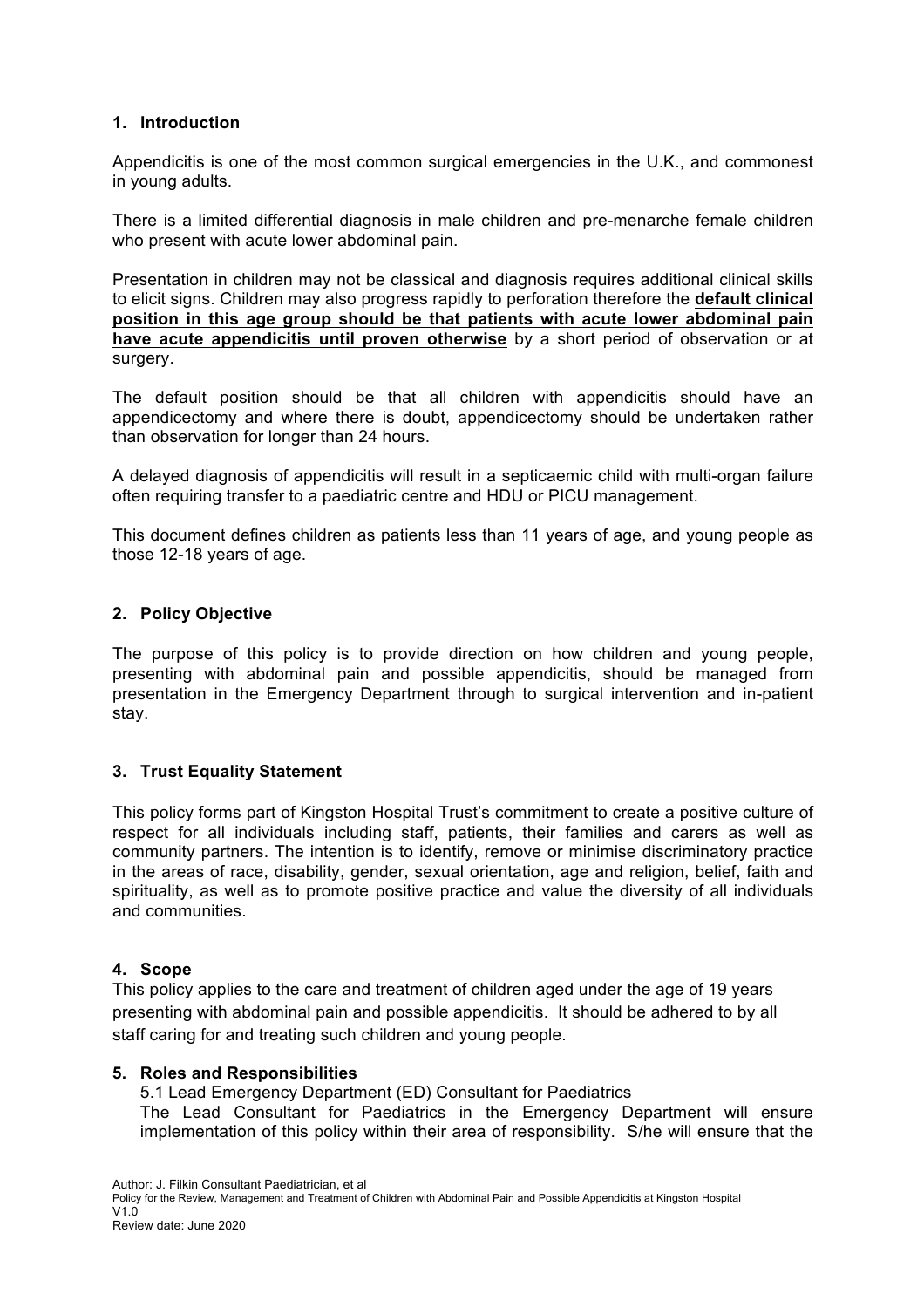policy is adhered to with regard to the seniority of staff assessing the patients covered by this policy and that onward referral to other teams is adhered to as necessary.

#### 5.2 Clinical Director for Paediatrics

The Clinical Director for Paediatrics will ensure implementation of this policy within their area of responsibility. S/he will ensure that the policy is adhered to with regard to the seniority of staff assessing the patients covered by this policy and that onward referral to other teams is adhered to as necessary.

#### 5.3 Clinical Director for Surgery

The Clinical Director for Surgery will ensure implementation of this policy within their area of responsibility. S/he will ensure that the policy is adhered to with regard to the seniority of staff assessing the patients covered by this policy and that onward referral to other teams is adhered to as necessary. S/he is responsible for ensuring that, where an appendicectomy is undertaken, this is undertaken by an appropriately trained surgeon, as detailed in section 10 of this policy.

5.4 Surgery Consultant on call / Paediatric Registrar on call / Surgery Registrar on call – see Section 6 for details of responsibilities.

#### 5.6 Lead Anaesthetist for Paediatrics

The Lead Anaesthetics for Paediatrics will ensure implementation of this policy within their area of responsibility and ensure that children and young people have their anaesthesia performed by an anaesthetist with suitable training and competencies.

#### 5.7 Paediatric Matron

The Paediatric Matron is responsible for ensuring that all children and young people have a Paediatric Early Warning Score documented at all four hourly with appropriate escalation.

#### 5.7 Acute Pain Team

The Acute Pain Team should review daily children and young people admitted as surgical in-patients.

5.8 Chair of Surgical/Anaesthetic and Paediatric Governance Meeting The Chair of the above meeting should ensure that audit results, as detailed in the Monitoring section of this policy, are reviewed and discussed at least annually.

#### **6. Management in the Emergency Department**

This policy informs sections of the Emergency Department Surgical Referral Pathways guidance (Appendix 2).

#### **6.1. Children Aged Five Years and Under**

Children aged 5 years and under attending the Emergency Department (ED) with acute abdominal pain should be reviewed by an ED Registrar or Consultant.

Children aged 5 years and under should ideally have a waiting time in the Emergency Department of less than 1 hour before seeing a clinician.

A paediatric Alvarado score should be ascertained (Appendix 1).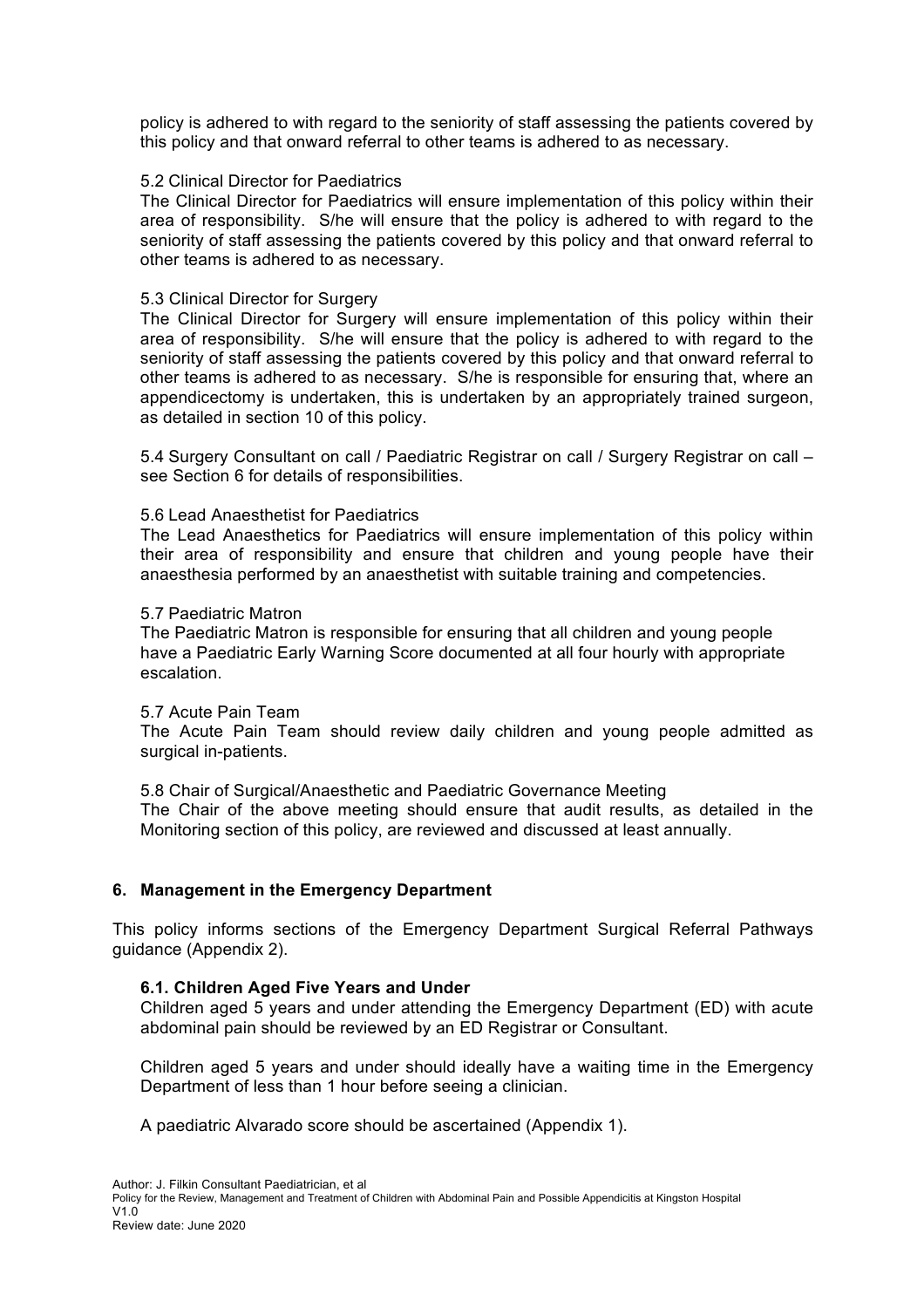If an acute abdominal condition is suspected the child should be discussed with the oncall Paediatric Registrar (bleep 732) who will review and manage the patient jointly with the team in the ED.

Patients requiring admission should be referred to the Paediatric Surgery Department at St George's Hospital.

Resuscitation and transfer of these patients is the shared responsibility of the Paediatric and ED teams and transfer arrangements may be made by the most appropriate of either of these teams workload dependent, but the ultimate responsibility for ensuring management and transfer takes place lies with the on call Paediatric team.

St George's Hospital Paediatric Surgery Department is our local tertiary paediatric surgical referral centre, and should always be the first contact when needing to transfer these patients. Whilst they will make every effort to accommodate these patients, if they are unable to do so, referral to one of the other tertiary paediatric surgical centres should be made.

Patients discharged home after a period of observation should be given explicit instructions to return if symptoms do not settle or become worse, and given the Paediatric abdominal pain information leaflet.

#### **6.2. Children Aged 6 years to 10 years inclusive**

Children aged 6 years and above attending the Emergency Department (ED) with acute abdominal pain should be reviewed by an ED Registrar or Consultant and an Alvarado score ascertained. In view of this the routine blood tests and urinalysis for this score should be carried out by the ED before referral; however availability of results should not delay acceptance of the referral and subsequent review.

The following blood tests should be requested as a minimum: Full blood count, c-reactive protein, urea and electrolytes. Other blood tests may be required depending on medical co-morbidities.

If an acute abdominal condition is suspected the child should be referred to the Surgical Registrar on call and the on-call Paediatric Registrar for review by both, in person and resuscitation started in the ED.

The patient should be discussed with the Surgical Consultant on call. It is the responsibility of the Surgical Registrar to undertake this consultation. If a decision is made to transfer a child to a paediatric surgical unit, it is the responsibility of the Surgical Registrar to arrange this. If the child is clinically unwell with a suspected perforation, transfer to a regional unit with both PICU and paediatric surgery may be necessary. In these circumstances, retrieval of the child via the South Thames Retrieval Service may be required which should be facilitated by the on-call Paediatric Registrar.

Patients discharged home after a period of observation should be given explicit instructions to return if symptoms do not settle or become worse, and given the Paediatric abdominal pain information leaflet. Admission to the paediatric ward at Kingston Hospital should be arranged by the on call Surgical team. The child will remain under joint care with paediatrics for the duration of the admission.

All patients should have the Paediatric Alvarado Score and the likelihood of appendicitis documented in the notes before leaving the ED.

Author: J. Filkin Consultant Paediatrician, et al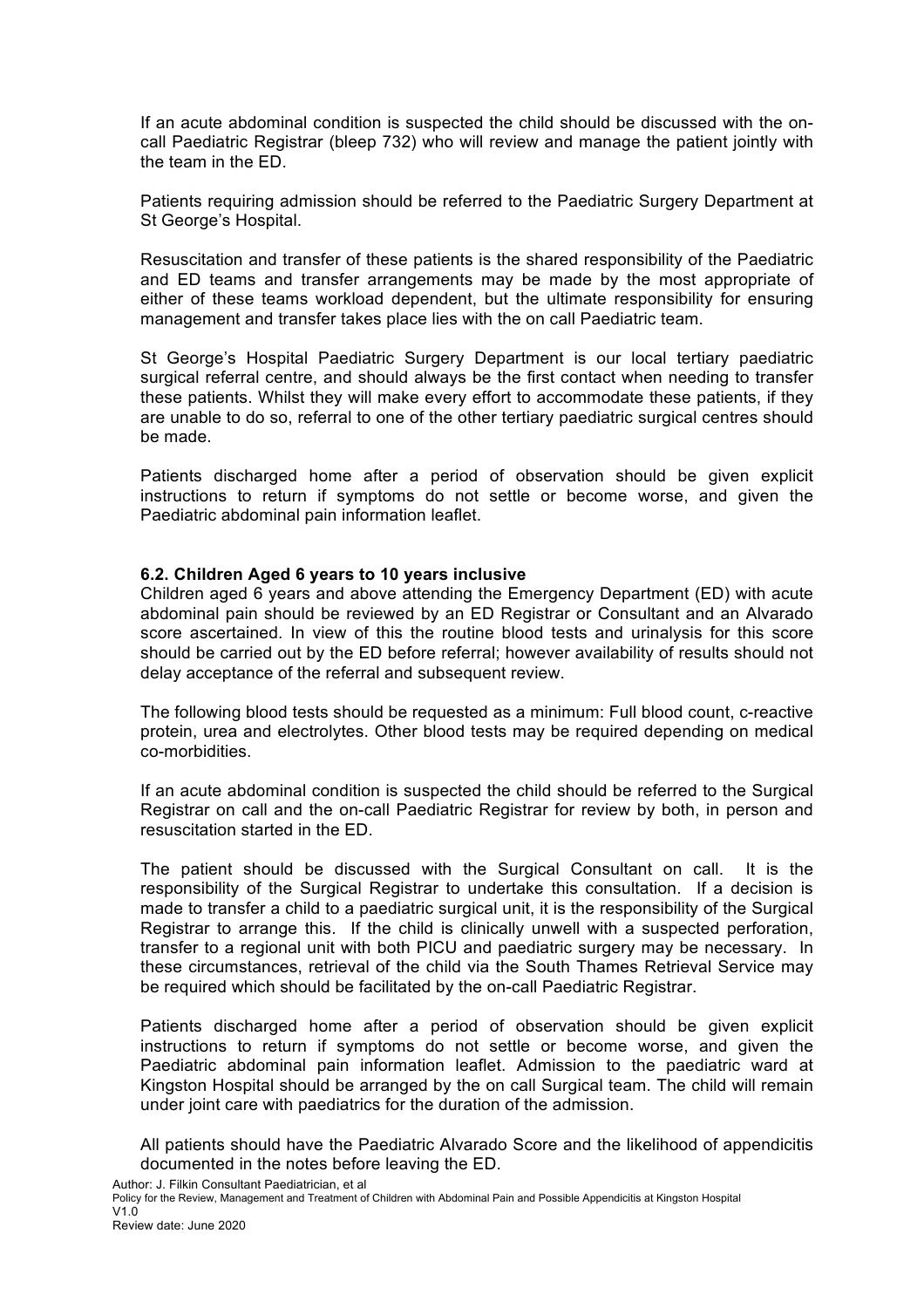#### **2.3 Children and Young People aged 11 years and above**

Children and young people aged 11 years and above attending the Emergency Department (ED) with acute abdominal pain should be reviewed by an ED Registrar or Consultant and an Alvarado score ascertained. In view of this the routine blood tests and urinalysis for this score should be carried out by the ED before referral. However, availability of results should not delay acceptance of the referral and subsequent review.

The following blood tests should be requested as a minimum: Full blood count, c-reactive protein, urea and electrolytes. Others blood tests may be required depending on medical co-morbidities.

If an acute abdominal condition is suspected the child should be referred to the Surgical Registrar on call for review in person and resuscitation started in the ED as necessary.

If requiring admission these patients are admitted under the joint care of the surgeons and paediatricians (as per paediatric ward operational policy) but it remains the surgical team's responsibility to arrange the admission.

Patients discharged home after a period of observation should be given explicit instructions to return if symptoms do not settle or become worse, and given the Paediatric abdominal pain information leaflet.

#### **7. Antibiotic Policy**

#### **Routine antibiotics** *should not* **be started on patients where the diagnosis is not certain**.

If there an agreed diagnosis between the medical and surgical teams of another septic condition, antibiotics should be started as appropriate.

Please note that urinary symptoms, proteinuria and sterile pyuria are common presentations of children with appendicitis and a suspected urinary tract infection does not exclude appendicitis.

For patients with suspected appendicitis, only patients in whom a decision for surgery has been made should be started on antibiotics. **Therefore, starting antibiotics in a patient being observed for possible appendicitis requires that the patient will have an appendicectomy.**

#### **8. Ward Management**

It is a universal policy at Kingston Hospital that *all* patients admitted by the surgical team to the paediatric ward are under shared care between the Emergency Surgical and Paediatric teams.

All children should have an observation chart and have their PEWS (Paediatric Early Warning Score) criteria documented at least 4 hourly with appropriate escalation for the colour zone triggered as per the chart. Please refer to the Acute Paediatric Observation and PEWS policy.

Author: J. Filkin Consultant Paediatrician, et al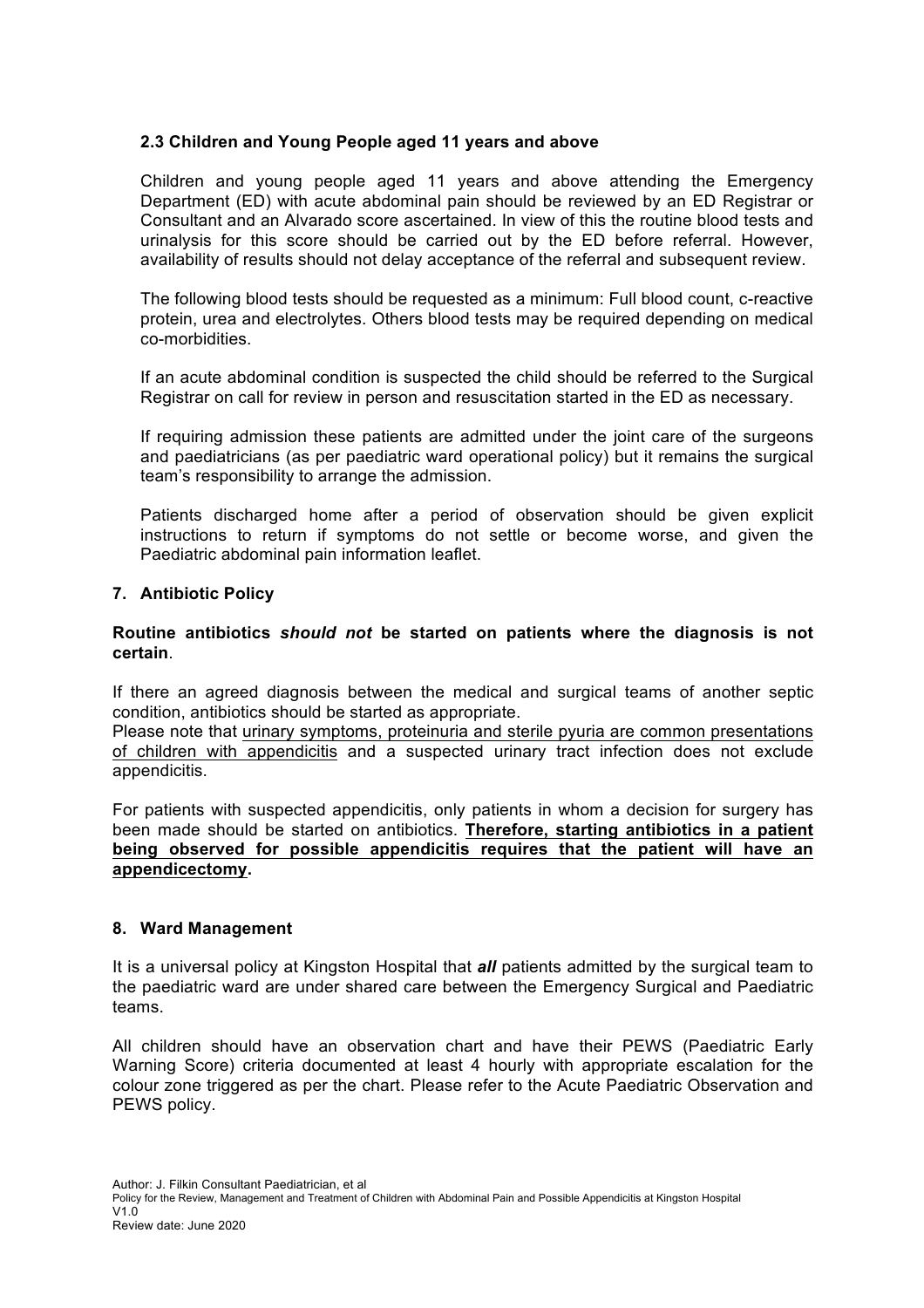Children admitted with suspected appendicitis should be reviewed by a consultant surgeon on admission or on the morning or evening ward round after admission and prior to the administration of antibiotics.

If there is a difference of opinion between the surgical and paediatric teams regarding diagnosis or management of a child, one or other of the following should occur:

- a. A second opinion should be sought from a senior surgical consultant if available.
- b. A second opinion should be sought from the St George's Hospital Paediatric Surgery team.

**Seeking a second opinion can be undertaken by either team irrespective of the opinion of the other.** 

**Patients with unexplained sepsis and abdominal pain or without certain diagnosis still undergoing observation after 24 hours should be discussed with the paediatric surgeons on call at St George's Hospital for advice.**

Patients discharged home after a period of observation should be given explicit instructions to return if symptoms do not settle or become worse, and given the Paediatric abdominal pain information leaflet.

#### **9. The Use of Diagnostics**

#### **9.1. Blood tests and Urinalysis**

These have been defined in Section 2.

#### **9.2. Abdominopelvic Ultrasound**

If diagnostic radiology is considered necessary for patients with suspected appendicitis, abdominopelvic ultrasound scanning is the investigation of choice. This investigation is only useful if appendicitis is confirmed. Overall, it is not considered a good diagnostic tool for diagnosing acute appendicitis as it has a false negative rate of at least 20%. **The default position for the management of suspected appendicitis is appendicectomy NOT ultrasound**.

If the patient has a right iliac fossa mass, abdominopelvic ultrasound is a more useful investigation and should be obtained to determine the nature of the mass and any abscess formation. The treatment of stable patients with a right iliac fossa mass consistent with acute appendicitis may be treated with antibiotics. Such patients should be monitored closely for improvement or deterioration.

Ultrasound may rule in a positive alternative diagnosis that does not require surgery. **A negative ultrasound does not exclude surgery**.

#### **9.3. Abdominal CT or MRI**

These investigations should be considered only if there is significant lack of clarity or disagreement over the cause of the abdominal pain; these patients should therefore be referred to the St George's Hospital paediatric surgeons for review and investigation: these investigations should not be performed at Kingston Hospital.

#### **10. Surgery**

Author: J. Filkin Consultant Paediatrician, et al Policy for the Review, Management and Treatment of Children with Abdominal Pain and Possible Appendicitis at Kingston Hospital  $V1.0$ Review date: June 2020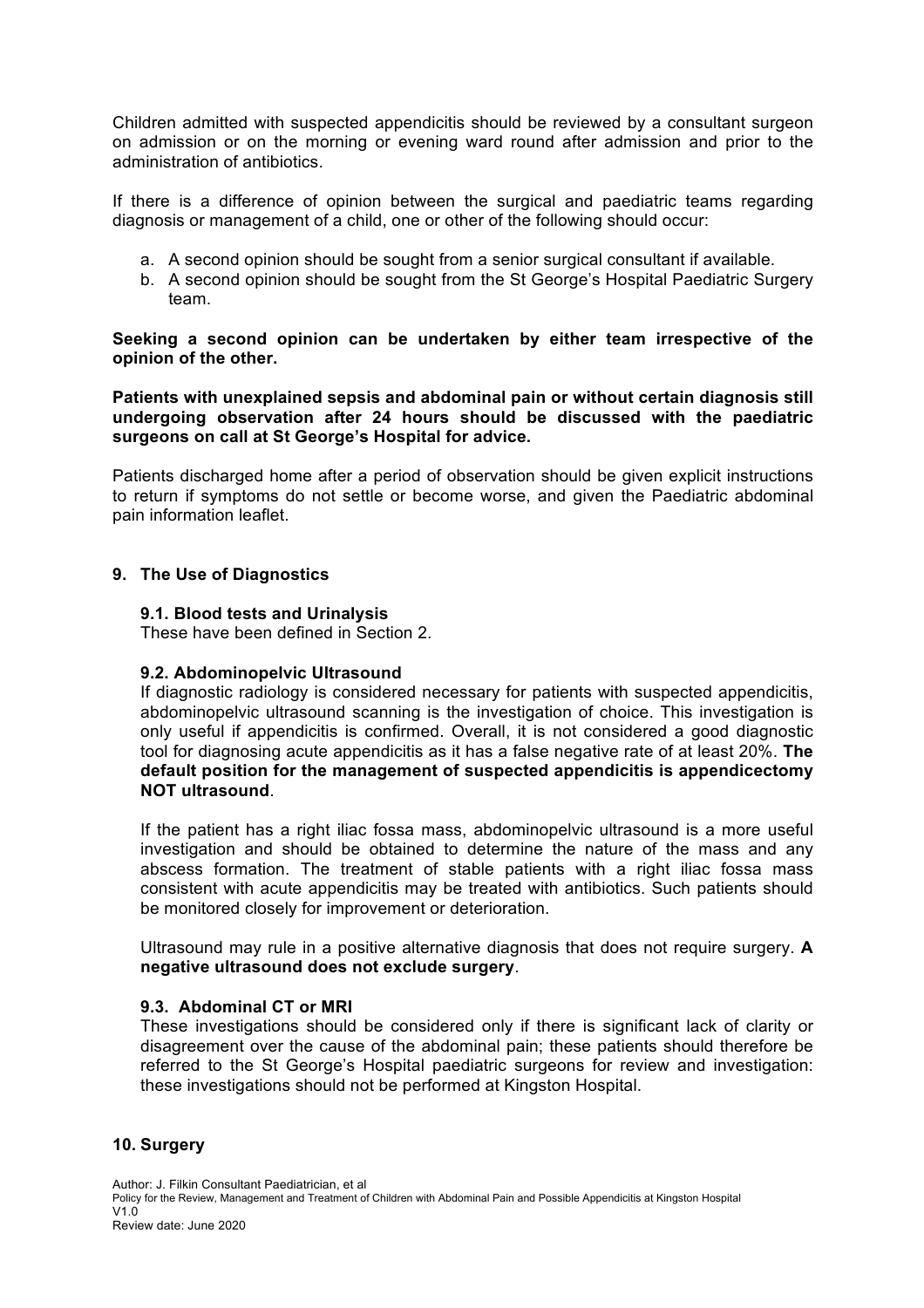Patients with a diagnosis of appendicitis should have an appendicectomy.

Patients with suspected appendicitis who are started on antibiotics must have an appendicectomy.

Children aged 6 to 10 years should have an open appendicectomy unless performed by a consultant with specific expertise in paediatric laparoscopic surgery. A Consultant surgeon should perform the surgery or directly supervised (Consultant present in theatre), appropriately trained senior HST.

Between 11 and 16 years the default operation is an open appendicectomy unless the surgeon has had an accredited track record in the laparoscopic technique. If a laparoscopic operation is preferred this should be performed by a consultant or observed directly by a consultant when being performed by an experienced HST. A consultant surgeon should be present in theatre during surgery for all procedures in those under 16.

Failure to find the appendix or progress during the operation should immediately result in calling the consultant surgeon on call if not already present.

If a child undergoes a right iliac fossa gridiron incision the appendix should always be removed irrespective of other findings to prevent confusion in the future should there be further pain. In laparoscopic cases if no cause can be found for the abdominal pain the appendix should be removed even if it appears normal.

The appendix should always be sent for histology.

It is acceptable that up to 20% of patients who undergo appendicectomy have a normal histological appendix.

#### **11. Anaesthetics**

The on-call emergency anaesthetic team (bleep 040) should be informed of the decision for surgery at the time this is made and the patient should be booked for theatre, ideally as the first/next patient on the emergency list, where clinical priority allows.

The SBAR communication tool (Situation, Background, Assessment, Recommendations) should be used by all staff when describing a child's condition to a colleague.

With regards to emergency surgery, the anaesthetic pre-assessment must include the timely provision of measures to maximise symptom relief (analgesia) and minimise distress (unnecessary fasting, including prescription of isotonic intravenous fluids).

All anaesthetists with a CCT or equivalent will have obtained higher paediatric anaesthetic training. As a minimum, they should be competent to provide peri-operative care for common emergency surgical conditions in normally healthy children aged three years and older. It is therefore expected that anaesthesia for most children above 6 years of age for appendicitis will take place at Kingston Hospital.

All children under the age of 11 must have their emergency anaesthesia directly supervised by a Consultant Anaesthetist in theatre. Above this age, and for appropriate patients, anaesthesia may be performed by SAS/SD or trainee anaesthetists with suitable training and competencies; access to a responsible Consultant Anaesthetist is still required.

Author: J. Filkin Consultant Paediatrician, et al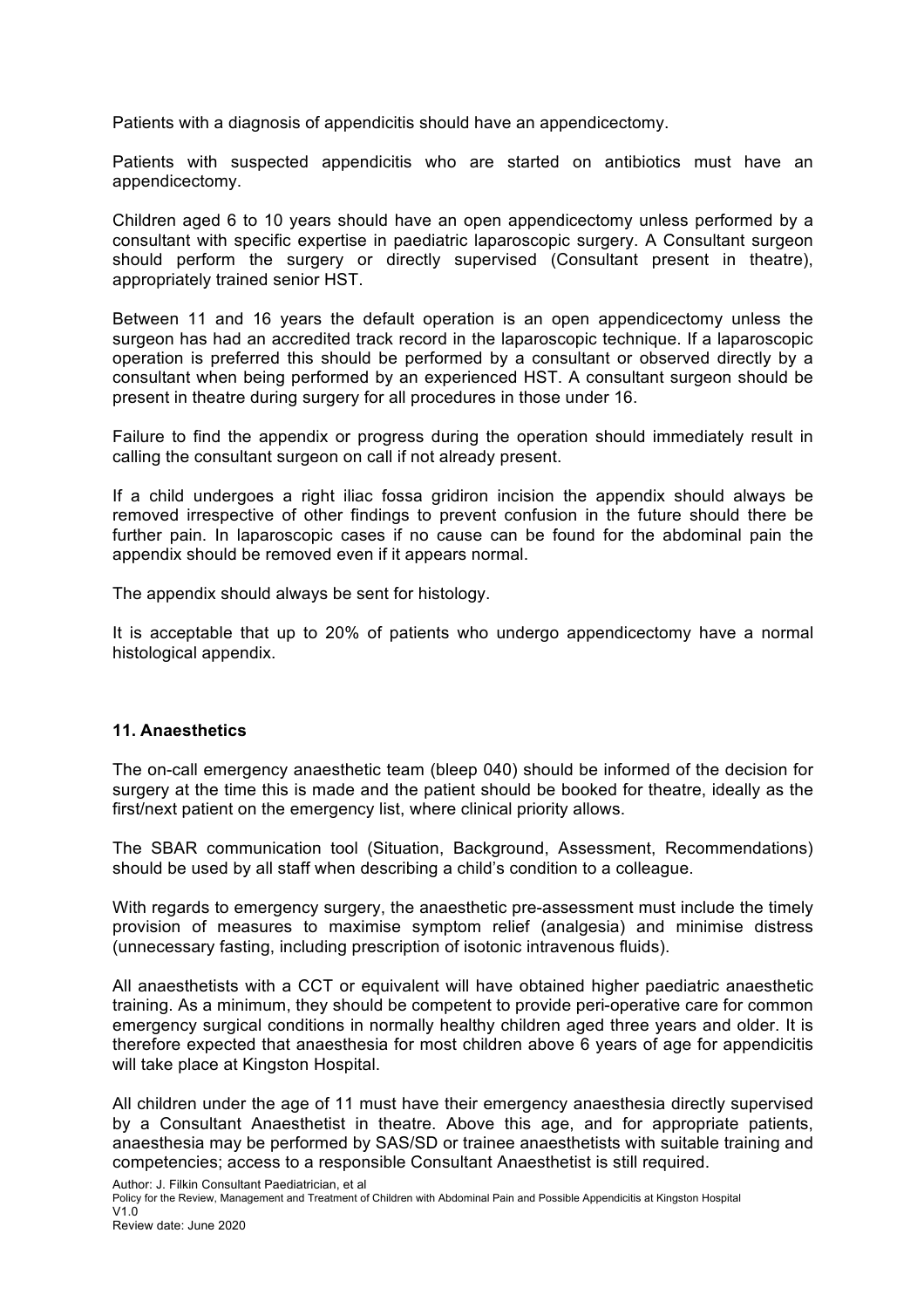In children, flushing of intravenous cannulas is a mandatory responsibility of the anaesthetist before discharge to the post-operative recovery area. The post-operative analgesic and fluid management plan must be clearly handed over to the recovery and/or paediatric ward staff, with appropriate Trust pain management documents as indicated.

Children admitted as surgical inpatients must be reviewed daily by the Acute Pain Team.

Analgesia regimes should be simple to follow and administered by a route acceptable to children and parents.

Children with significant co-morbidities or sepsis, who are likely to require High Dependency or Intensive Care post-operatively, must be transferred to a tertiary centre with these facilities before surgery. In the event that a child requires in-hospital stabilisation before transfer to a specialist centre for surgery, the on-call paediatric and anaesthetic teams should be contacted, as required.

Critically ill children must be managed with the early and direct involvement of the on-call Consultant Paediatrician and General Anaesthetist. They must work as part of a multidisciplinary team to stabilise and initiate treatment, prior to the arrival of a regional paediatric retrieval team (South Thames Retrieval Service). In certain circumstances a child may have to be transferred by the referring hospital - this must be done by the most appropriate senior member of the anaesthetic team.

The patient remains the responsibility of the Trust until the child has reached the tertiary centre - the child must be made known to all relevant teams (including during handovers) until this time. The Trust will support clinicians when there are unexpected circumstances requiring that they act beyond their routine practised competencies and are undertaking lifesaving interventions in children who cannot be transferred or cannot wait for a designated surgeon or anaesthetist. In this situation advice should be sought from the on-call Consultant Paediatric Surgeon and Anaesthetist at St. George's Hospital.

#### **12. Implementation**

The department of surgery will undertake in house training in the management of appendicitis for all new HSTs and CTs to reinforce this policy and ensure that both open and laparoscopic appendicectomy are undertaken to an acceptable standard.

This policy is to be incorporated into the induction for all new junior staff in the Surgical Department, Emergency Department and Department of Paediatrics.

This policy will be communicated to all relevant staff via appropriate clinical staff meetings and be placed on the Trust's intranet.

#### **13. Monitoring**

A prospective audit of all patients aged 6 to 18 years with suspected appendicitis for two months each year to be undertaken through the Surgery Department into the percentage of patients given an Alverado score and the outcome of the admission episode. This will be presented at the quarterly joint Surgical/Anaesthetic and Paediatric Governance Meeting.

Author: J. Filkin Consultant Paediatrician, et al

Policy for the Review, Management and Treatment of Children with Abdominal Pain and Possible Appendicitis at Kingston Hospital V1.0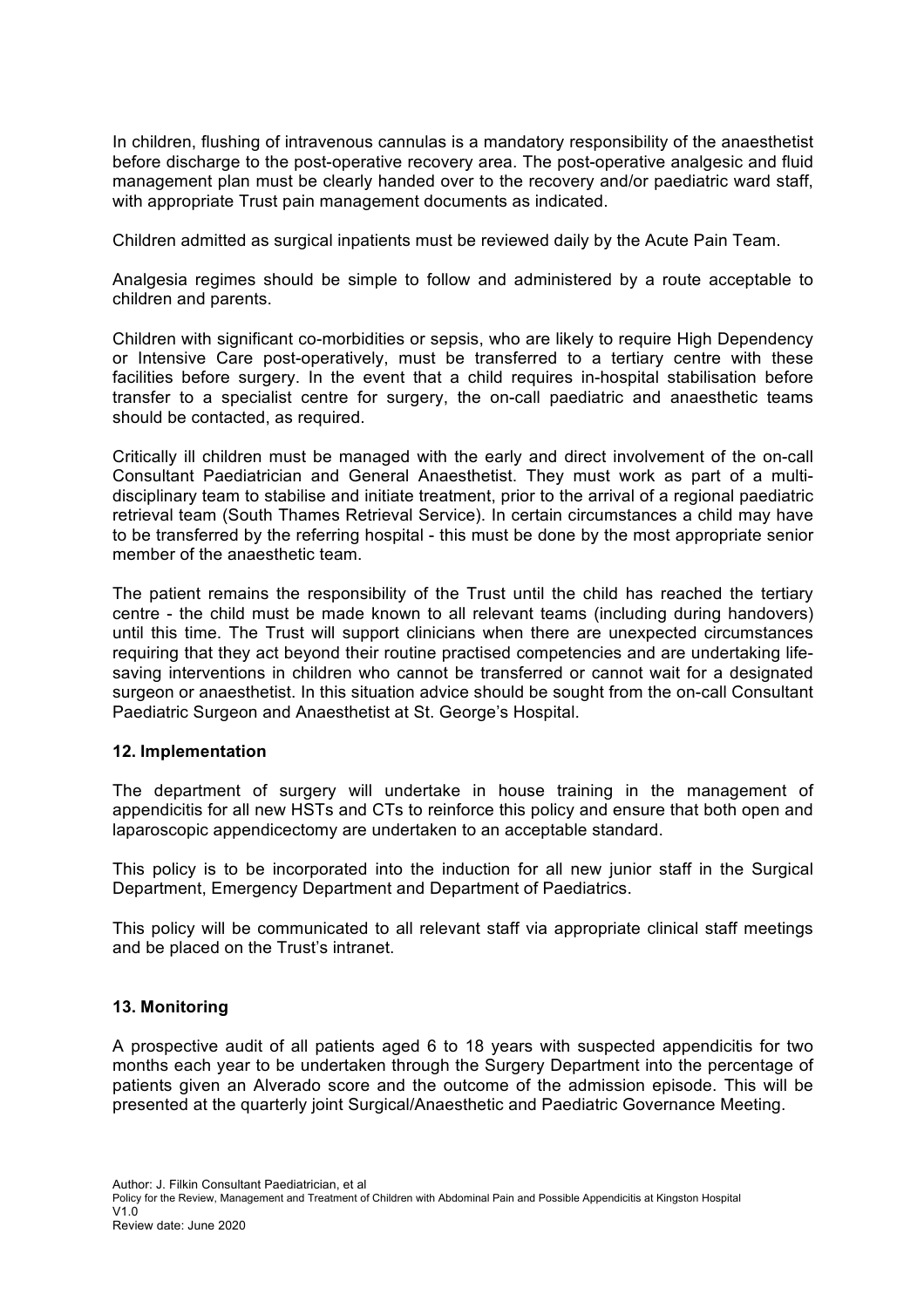The PEWS criteria and defined levels of escalation are embedded into practice on the paediatric wards as per the Acute Paediatric Observation and PEWS policy and included in Trust wide audits.

| Element<br>to<br>be<br>monitored                                                                           | Position<br>responsible<br>for<br>monitoring    | Method | Frequency | Reporting<br>arrangements                                                       |
|------------------------------------------------------------------------------------------------------------|-------------------------------------------------|--------|-----------|---------------------------------------------------------------------------------|
| Patients admitted<br>with<br>suspected<br>appendicitis<br>Alverado<br>score<br>admission<br>and<br>outcome | General<br>Surgery<br>Clinical<br>Audit<br>Lead | Audit  | Annual    | Joint<br>Surgical,<br>Anaesthetic<br>and<br>Paediatric<br>Governance<br>meeting |
| Paediatric<br>Early<br><b>Warning Score</b>                                                                | <b>NEWS Group</b>                               | Audit  | Monthly   | <b>NEWS Group</b>                                                               |

#### **14. Associated Documentation**

Acute Paediatric Observation and PEWS policy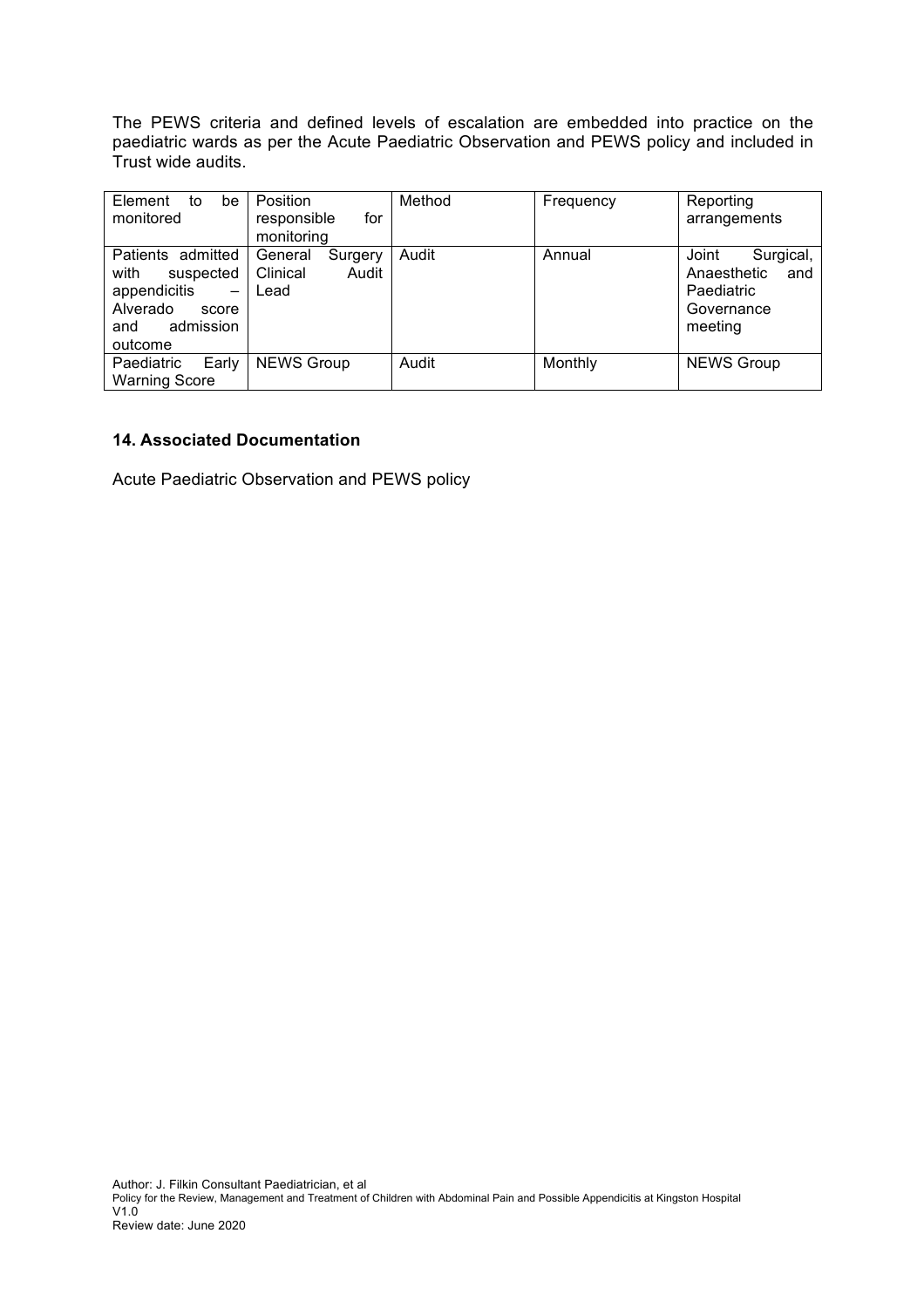#### **Appendix 1: The Alvarado Score**

|                                                 | <b>No</b> | Yes |  |  |  |
|-------------------------------------------------|-----------|-----|--|--|--|
| <b>Symptoms</b>                                 |           |     |  |  |  |
| Pain migrating to the right lower quadrant      | 0         |     |  |  |  |
| Anorexia (adults) or Urinary Ketones (children) | 0         |     |  |  |  |
| Nausea or Vomiting                              | 0         |     |  |  |  |
| <b>Signs</b>                                    |           |     |  |  |  |
| Right lower quadrant tenderness                 | 0         | 2   |  |  |  |
| <b>Rebound Tenderness</b>                       | 0         |     |  |  |  |
| Fever > 37.3                                    | 0         |     |  |  |  |
| <b>Laboratory Values</b>                        |           |     |  |  |  |
| Leucocytosis                                    | 0         | 2   |  |  |  |
| Neutrophilia                                    | 0         |     |  |  |  |

A score of 5 or 6 is compatible with the diagnosis of acute appendicitis. A score of 7 or 8 indicates probable appendicitis, and a score of 9 or 10 indicates a very probable acute appendicitis.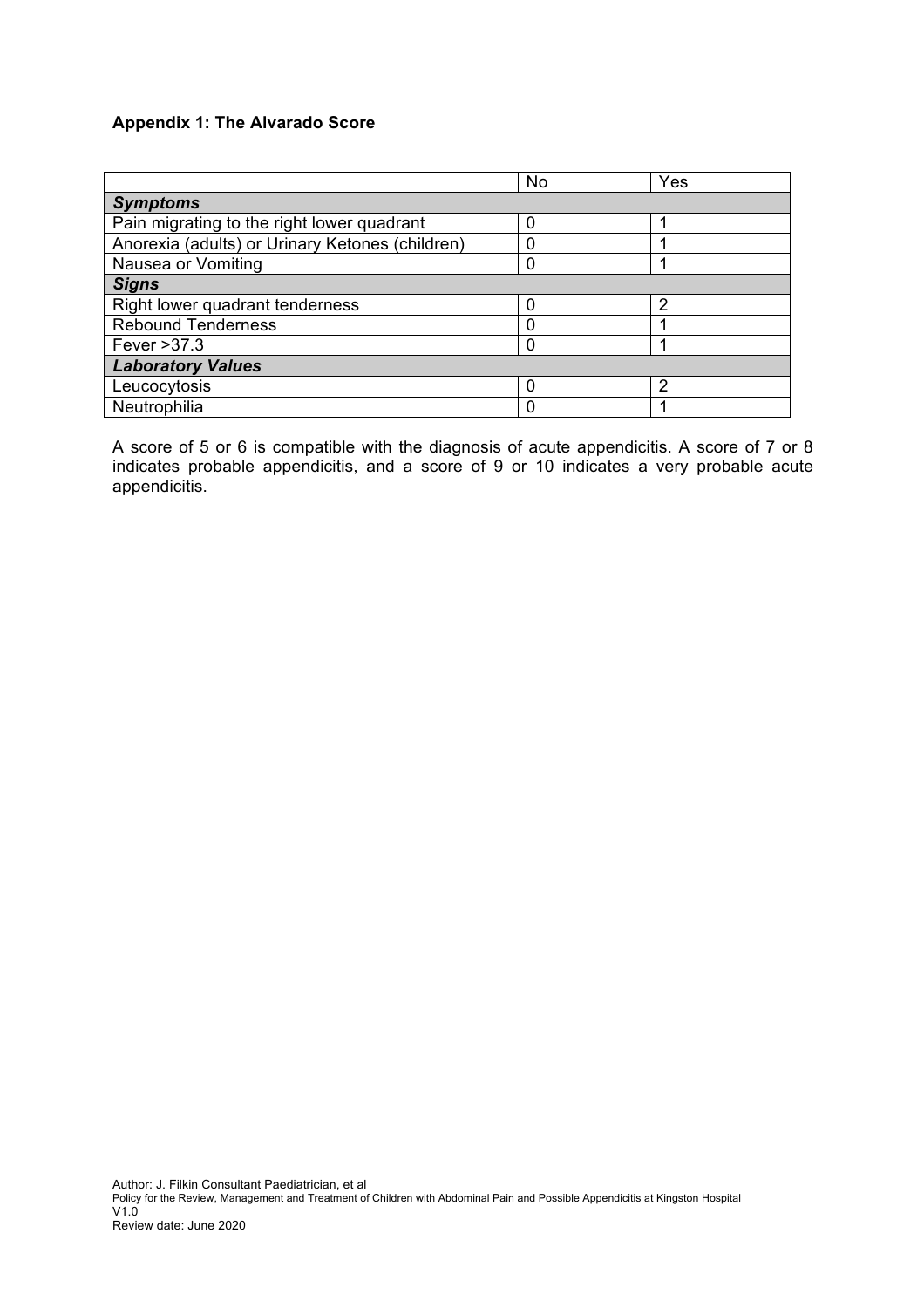#### **Appendix 2: Emergency Department Surgical Referral Pathways**

#### **EMERGENCY DEPARTMENT ACCEPTED SURGICAL REFERRAL PATHWAYS**

To be read in conjunction with: 'Policy document for the review, management and treatment of children with abdominal pain and possible appendicitis at Kingston Hospital', April 2017

- 1. **All surgical referrals for adults** will be from the ED ST4+ (or equivalent) *or* the ED Consultant to the SHO (or equivalent) in surgery.
- 2. The surgical doctor will provide the referring doctor with an estimated time to assessment.
- 3. In cases of delay to surgical assessment, the escalation from the ED would be another bleep to the SHO, then escalation to the Surgical Registrar and then the Consultant in Surgery.
- 4. **No children between 0 and 5 years are to be referred to the surgical team at Kingston.**

**All children** presenting to the ED with acute abdominal pain must be reviewed by an ED Registrar or Consultant. The ED will contact the Paediatric Surgical Registrar at St George's directly for advice and arrange transfer as appropriate.

If an acute abdominal condition is suspected in the ED, the child should also be referred to the Paediatric Registrar for review. If the child is being managed by a suitably qualified Consultant in Paediatric Emergency Medicine, the referral to the Paediatric Registrar may be omitted at the discretion of the Consultant. Intravenous cannulation, routine bloods and fluid resuscitation should be commenced in the ED prior to transfer and it is the responsibility of the ED to undertake this. A Paediatric Alvaraldo score should be calculated and documented in the notes.

Equally, any child aged between 0 and 5 years admitted under the paediatric team who subsequently develops a surgical problem will be referred by the paediatric team directly to the paediatric surgeons at St George's.

5. **Children over 6 years and less than 18 years** presenting with acute abdominal pain to the ED will be reviewed by the ED Registrar *or* Consultant. If an acute abdominal condition is suspected, the ED Registrar or Consultant should refer the child to the Surgical Registrar **and***, if the child is under 11 years of age***,** the on-call Paediatric Registrar. It is expected that both the Surgical and Paediatric Registrars will review the child in person while in the ED.

It is the responsibility of the ED to undertake intravenous cannulation, routine bloods and urinalysis prior to referral and to commence fluid resuscitation as required. A Paediatric Alvaraldo score should be calculated and documented in the notes as appropriate.

The Surgical Registrar should discuss the case with the on-call Surgical Consultant to determine the suitability of the child to be admitted at Kingston for either further investigation or definitive management. If the Surgical Consultant does not feel that the child should be admitted at Kingston, the surgical team will be responsible for discussing the case with the Paediatric Surgeons at St George's and arrange transfer

Author: J. Filkin Consultant Paediatrician, et al